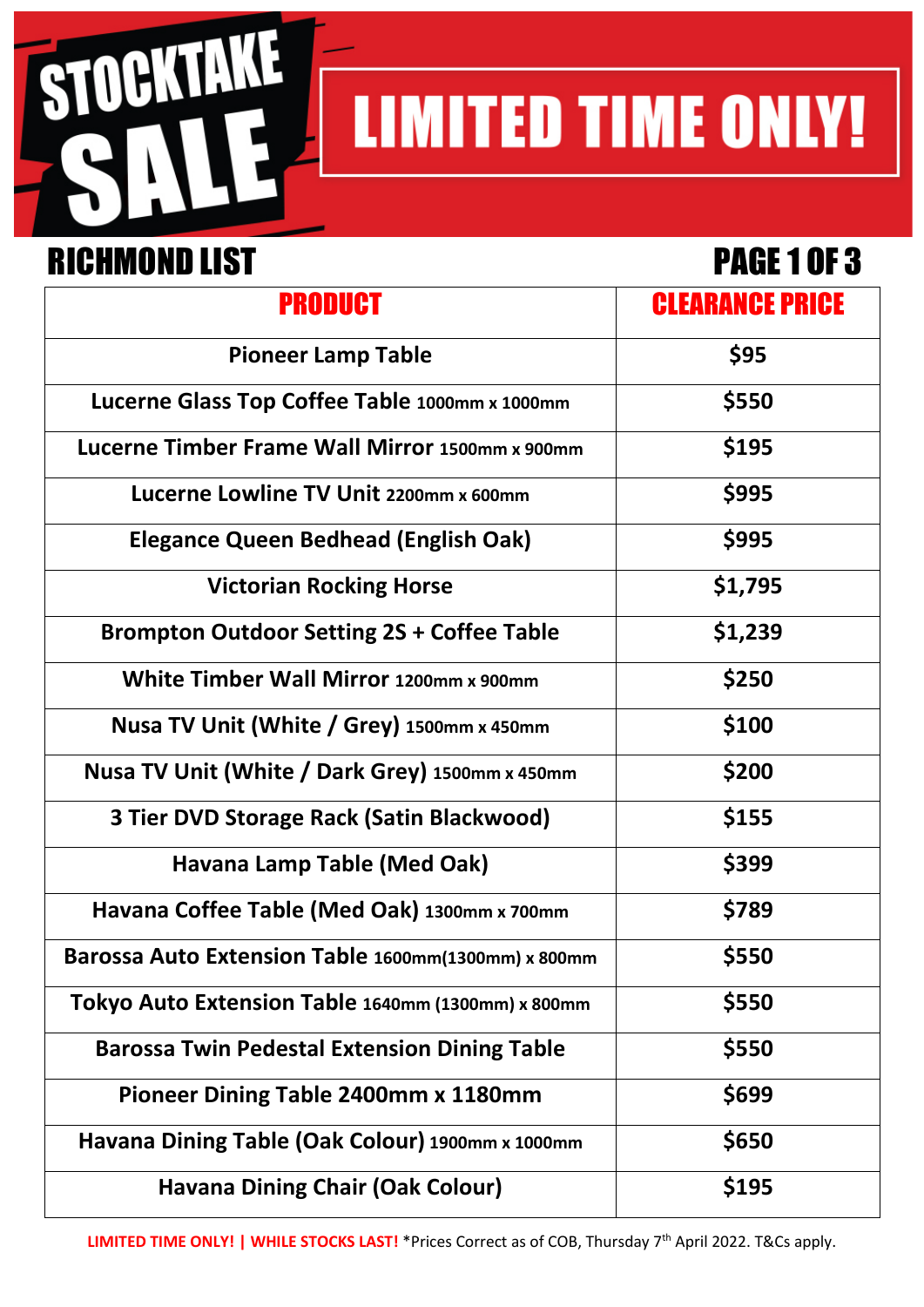### RICHMOND LIST PAGE 2 OF 3

| PRODUCT                                                  | <b>CLEARANCE PRICE</b> |
|----------------------------------------------------------|------------------------|
| Sienna Round Dining Table White / Oak Top 1200mm         | \$150                  |
| Havana Lowline TV Unit (Med Oak) 1750mm x 520mm          | \$995                  |
| <b>DVD Racks (Mahogany)</b>                              | \$50                   |
| <b>CD/DVD Rack (White)</b>                               | \$50                   |
| Vittorio Chair / Chaise Leather                          | \$400                  |
| <b>Torquay Dining Chairs (Warwick Fabric)</b>            | \$395                  |
| Lucerne Dining Table 1800 x 1050 Plus 6 x Torquay Chairs | \$1,495                |
| Cayman Coffee Table (Chocolate) 1200mm x 750mm           | \$350                  |
| Lucerne Bookcase (Chocolate)                             | \$1,250                |
| Lucerne Bookcase (Oak)                                   | \$1,250                |
| <b>Cayman Buffet Hutch (Chocolate)</b>                   | \$2,450                |
| <b>Cayman Buffet (Chocolate)</b>                         | \$1,250                |
| <b>Round Log Table (white) 450mm</b>                     | \$99                   |
| Havana Tallboy (Disc. Oak Colour)                        | \$799                  |
| Havana Tallboy (Disc. Oak Colour)                        | \$550                  |
| Havana Bedside (Disc. Oak Colour)                        | \$250                  |
| <b>Opium Lamp Table</b>                                  | \$399                  |
| Victorian Office Letter Holder (Various Colours)         | \$159                  |
| <b>Lazboy Martino Powered Chaise Warwick Fabric</b>      | \$3,999                |
| Lazboy Dresden 3S Acacia Coffee Leather                  | \$2,599                |
| Lazboy Dresden 3S Acacia Coffee Leather                  | \$2,399                |
| Lazboy Bergen 4 Piece Modular - Indulge Moss Fabric      | \$3,499                |
| <b>Lazboy Cortland 3S Warwick Fabric</b>                 | \$1,499                |

**LIMITED TIME ONLY! | WHILE STOCKS LAST!** \*Prices Correct as of COB, Thursday 7th April 2022. T&Cs apply.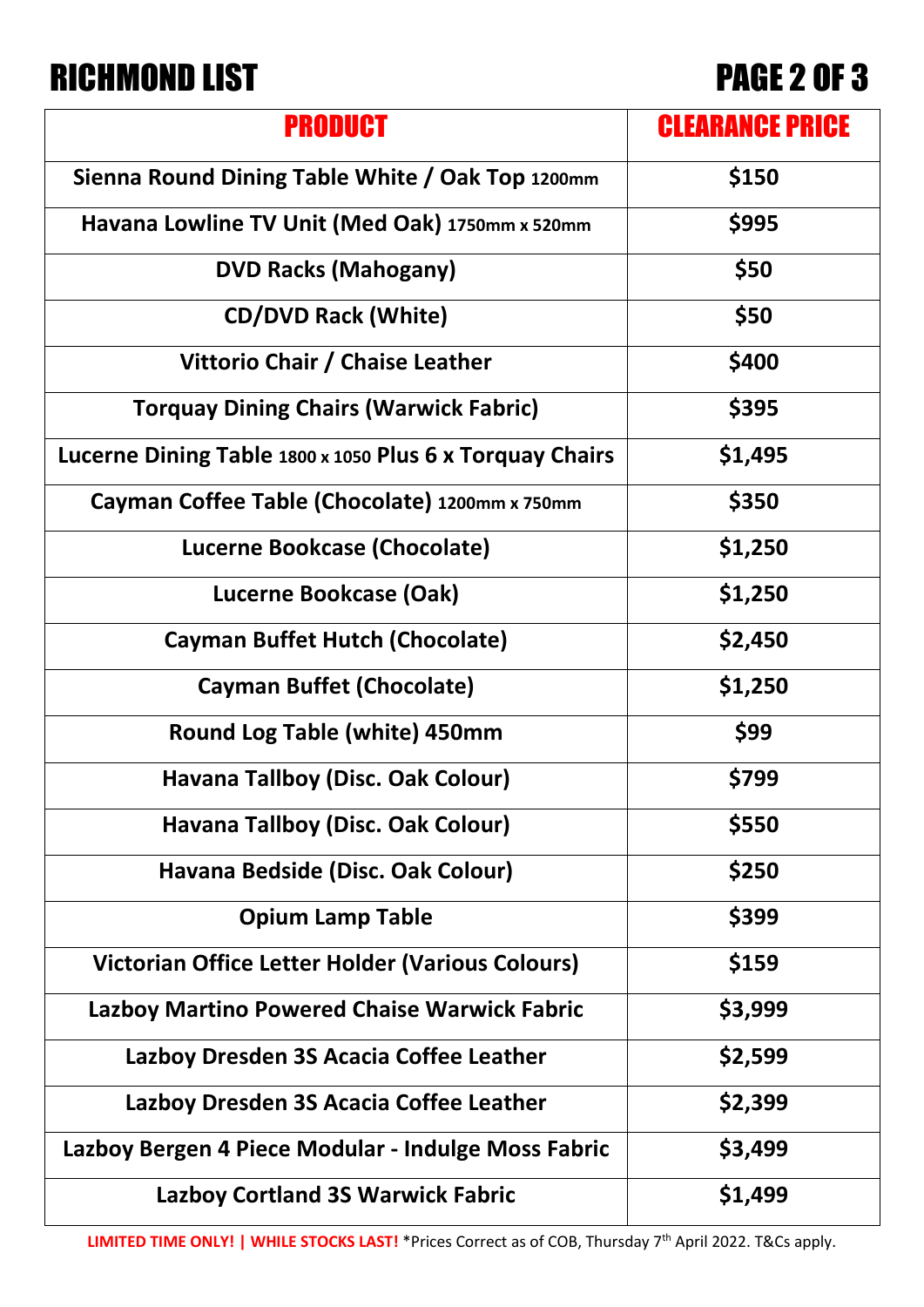## RICHMOND LIST PAGE 3 OF 3

| PRODUCT                                             | <b>CLEARANCE PRICE</b> |
|-----------------------------------------------------|------------------------|
| Lazboy Michigan 2S Powered Recline - Leather        | \$2,789                |
| Lazyboy United 2 Seater with Console - Leather      | \$2,599                |
| <b>Lazboy United 2 Seater - Warwick Fabric</b>      | \$2,499                |
| Lazboy Asta Standard - Alpha Black Leather          | \$2,099                |
| Lazboy Rolf Large - Bermuda Taupe                   | \$1,999                |
| Lazboy Atlas 2s Powered Recline w Console - Leather | \$3,599                |
| Lazboy Atlas 2s Powered Recline/Headrest - Leather  | \$2,699                |
| <b>Cambridge Round Ottoman - Various Colours</b>    | \$99                   |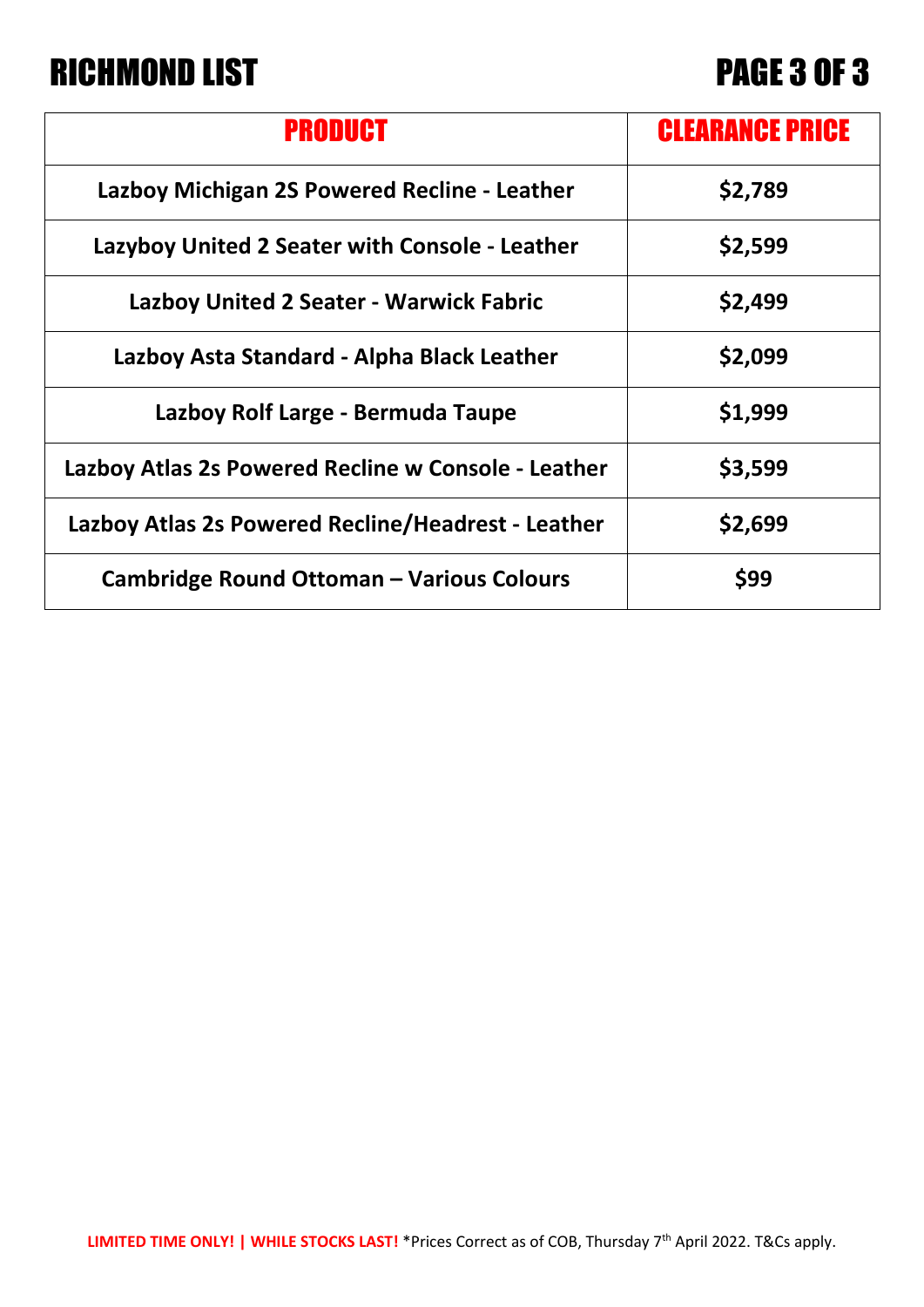

# **LIMITED TIME ONLY!**

### TANUNDA LIST PAGE 1 OF 4

| PRODUCT                                             | <b>CLEARANCE PRICE</b> |
|-----------------------------------------------------|------------------------|
| <b>Entertainment Wedge - PC Fabric</b>              | \$100                  |
| <b>Michigan 2.5 Seater Power Recliner - Leather</b> | \$2,600                |
| <b>Michigan Power Recliner - Leather</b>            | \$1,900                |
| Asta Nordic Recliner & Stool - Leather              | \$2,000                |
| Alina Nordic Recliner & Stool - Leather             | \$2,000                |
| Arna 2.5 Seater - Leather                           | \$2,000                |
| Arna 2.5 Seater & Chaise - Fabric                   | \$2,390                |
| Saxon $3RR + R + R$ - Leather                       | \$6,990                |
| <b>Eden Power XR - Leather</b>                      | \$1,850                |
| <b>Cortland Power XR+ - Leather</b>                 | \$2,690                |
| <b>Antonia Recliner - Leather</b>                   | \$1,550                |
| Euro 3 Seater & Chaise - Leather                    | \$5,250                |
| Euro 3 Seater & 2 Seater - Leather                  | \$4,850                |
| Anita Large - Fabric                                | \$1,099                |
| <b>Hampton Office Chair - Leather</b>               | \$2,000                |
| <b>Charlotte 2 Seater Recliner - Fabric</b>         | \$2,300                |
| <b>Paramount Powered Recliner - Large - Leather</b> | \$2,700                |
| <b>Boss Wallsaver Recliner - Large Leather</b>      | \$1,800                |
| <b>Captain 2 Seater Wallsaver - Leather</b>         | \$2,700                |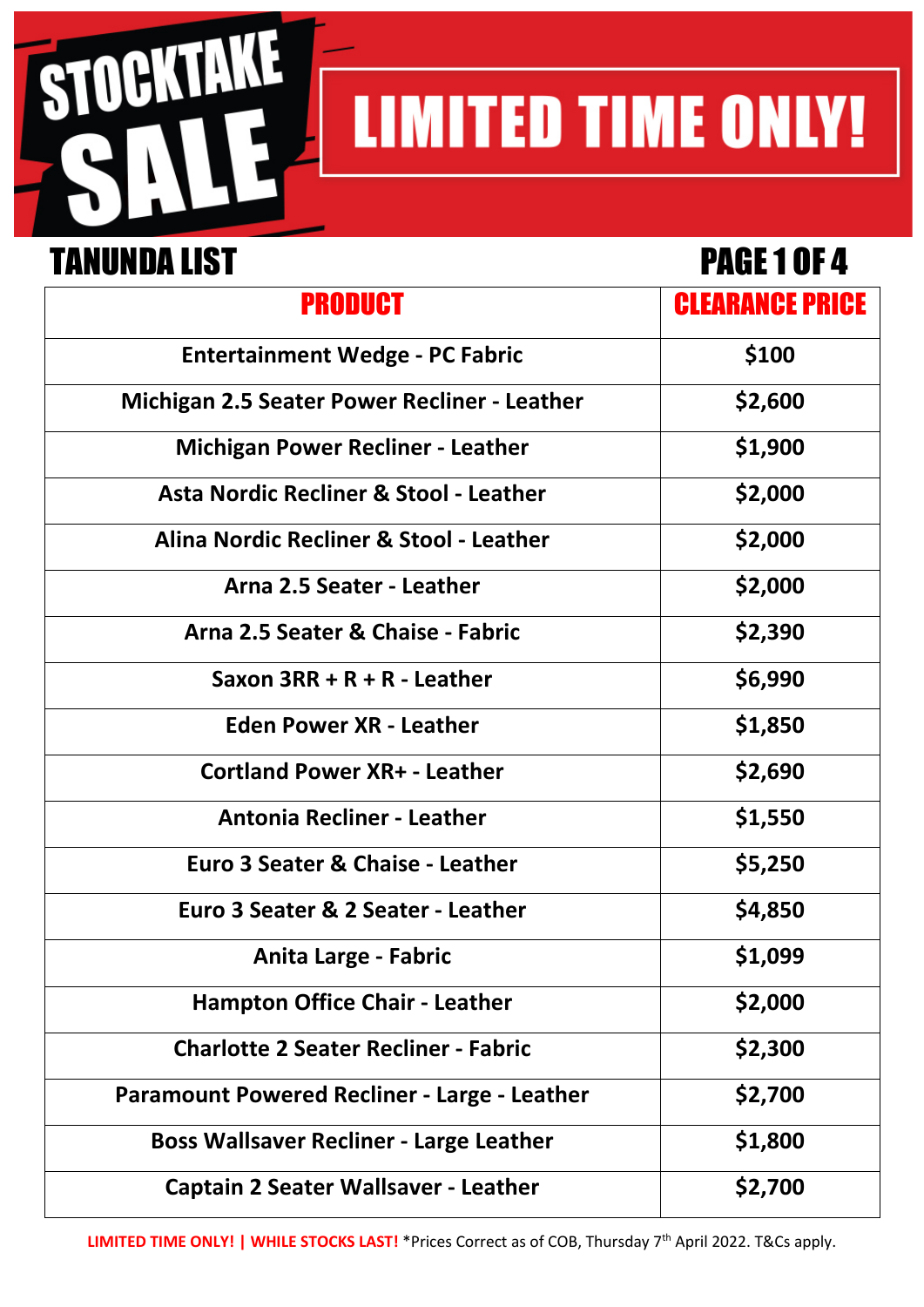### TANUNDA LIST PAGE 2 OF 4

| <b>PRODUCT</b>                               | <b>CLEARANCE PRICE</b> |
|----------------------------------------------|------------------------|
| Space 5000 Chair & Foot Stool - Leather      | \$3,490                |
| <b>Nordic 60 Standard - Fabric</b>           | \$1,750                |
| <b>Brando Relaxer Large - Fabric</b>         | \$1,450                |
| <b>Santa Monica Modular - Leather</b>        | \$3,000                |
| <b>Round Ottoman - Various Colours</b>       | \$200                  |
| <b>Custom 6 Door Breakfront Bookcase</b>     | \$7,000                |
| <b>DVD/DVD Double Drawer Unit</b>            | \$450                  |
| <b>Victorian Display Cabinet</b>             | \$2,000                |
| <b>Victorian 7Pc Dining Package</b>          | \$5,000                |
| <b>Shaker Dining Table</b>                   | \$450                  |
| <b>Shaker Dining Table</b>                   | \$600                  |
| <b>Oxford Grandmother Clock - Battery</b>    | \$1,000                |
| <b>Baronet Grandfather Clock - Battery</b>   | \$1,700                |
| <b>Dutchess Grandfather Clock - Battery</b>  | \$1,450                |
| <b>Edwardian Grandfather Clock - Battery</b> | \$1,850                |
| <b>Toorak TV Unit</b>                        | \$400                  |
| <b>Havana Round Ext Table</b>                | \$1,450                |
| <b>Nusa TV Unit</b>                          | \$250                  |
| <b>Nusa TV Unit</b>                          | \$1,000                |
| <b>Nusa 7Pc Dining Package</b>               | \$2,000                |
| <b>Magill Dining Chair</b>                   | \$200                  |
| <b>1 Drw Oscar Table</b>                     | \$250                  |
| <b>Victoria TV Unit</b>                      | \$2,490                |

**LIMITED TIME ONLY! | WHILE STOCKS LAST!** \*Prices Correct as of COB, Thursday 7th April 2022. T&Cs apply.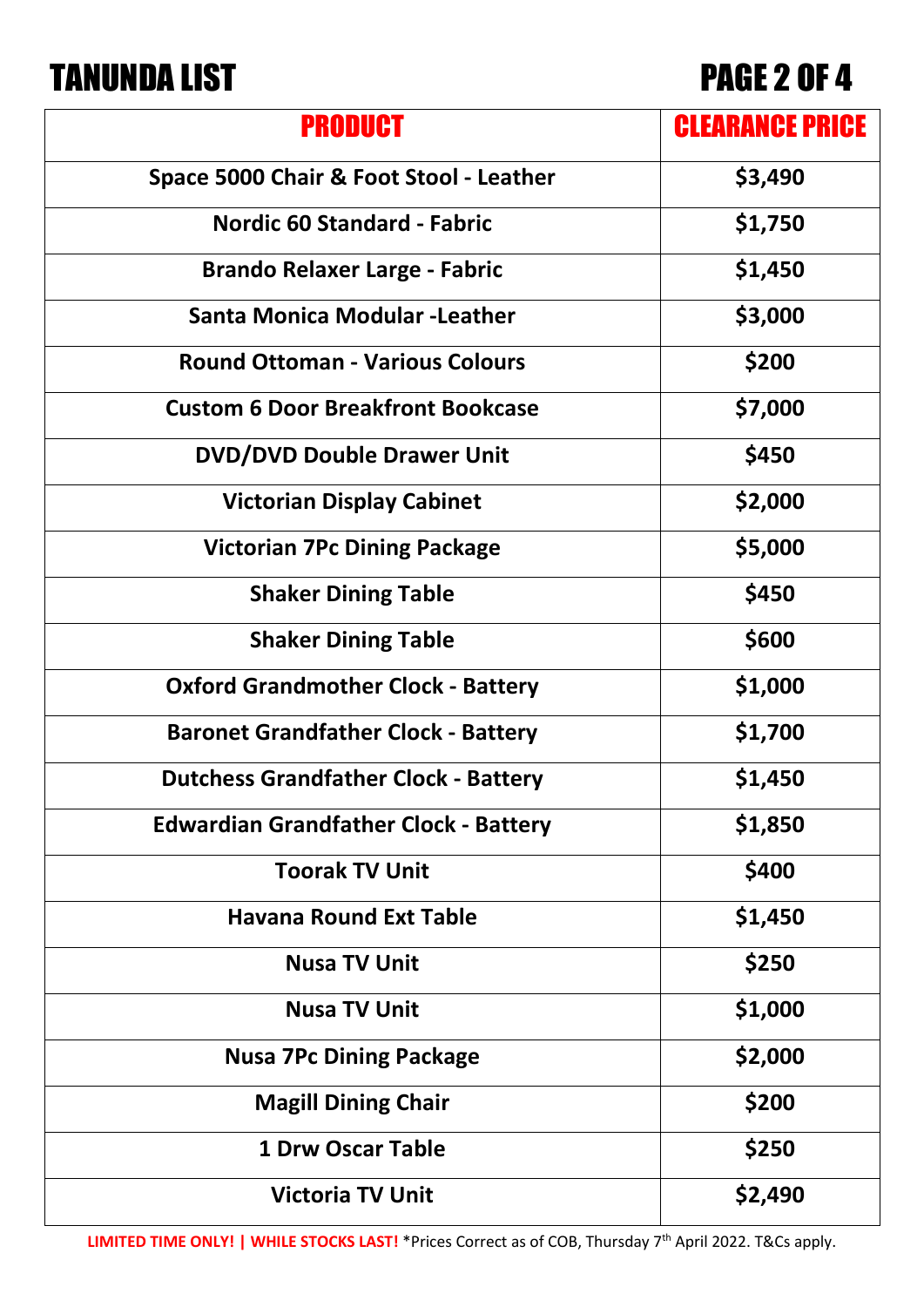## TANUNDA LIST PAGE 3 OF 4

| PRODUCT                                            | <b>CLEARANCE PRICE</b> |
|----------------------------------------------------|------------------------|
| <b>Edward Coffee Table</b>                         | \$499                  |
| Lucerne Wall Mirror 1500x900                       | \$350                  |
| <b>Lucerne Audio Cabinet</b>                       | \$650                  |
| <b>Lucerne Lamp Table</b>                          | \$150                  |
| Lucerne Wall Mirror 1500x900                       | \$200                  |
| <b>Ashton Nest of Tables</b>                       | \$150                  |
| <b>Ashton Coffee Table</b>                         | \$200                  |
| <b>Broll Coffee Table - with Glass</b>             | \$250                  |
| <b>Barossa Duxton Headboard with bedsides</b>      | \$1,400                |
| <b>Mahogany Single Bed Head</b>                    | \$100                  |
| <b>Adriatic Padded Headboard - Queen</b>           | \$150                  |
| Siesta Mattress - Queen                            | \$449                  |
| <b>Sealy Coglin Firm - Queen</b>                   | \$1,390                |
| <b>Adriatic Ultimate Siesta Liquid Gel - Queen</b> | \$1,990                |
| <b>Somerton Footstool &amp; Cushion - Fabric</b>   | \$150                  |
| <b>Block 9 Piece Dining Package</b>                | \$2,500                |
| <b>Block 7 Piece Dining Package</b>                | \$2,000                |
| <b>Santa Crus 4Pc Outdoor Setting</b>              | \$3,500                |
| Larissa 5Pc Outdoor Setting - Fabric               | \$3,000                |
| <b>Outdoor Planter</b>                             | \$100                  |
| <b>Rustic Teak Hall Table</b>                      | \$190                  |
| <b>Rustic Teak Stump Table - Glass Top</b>         | \$490                  |
| <b>Rustic Teak Wall Art</b>                        | \$270                  |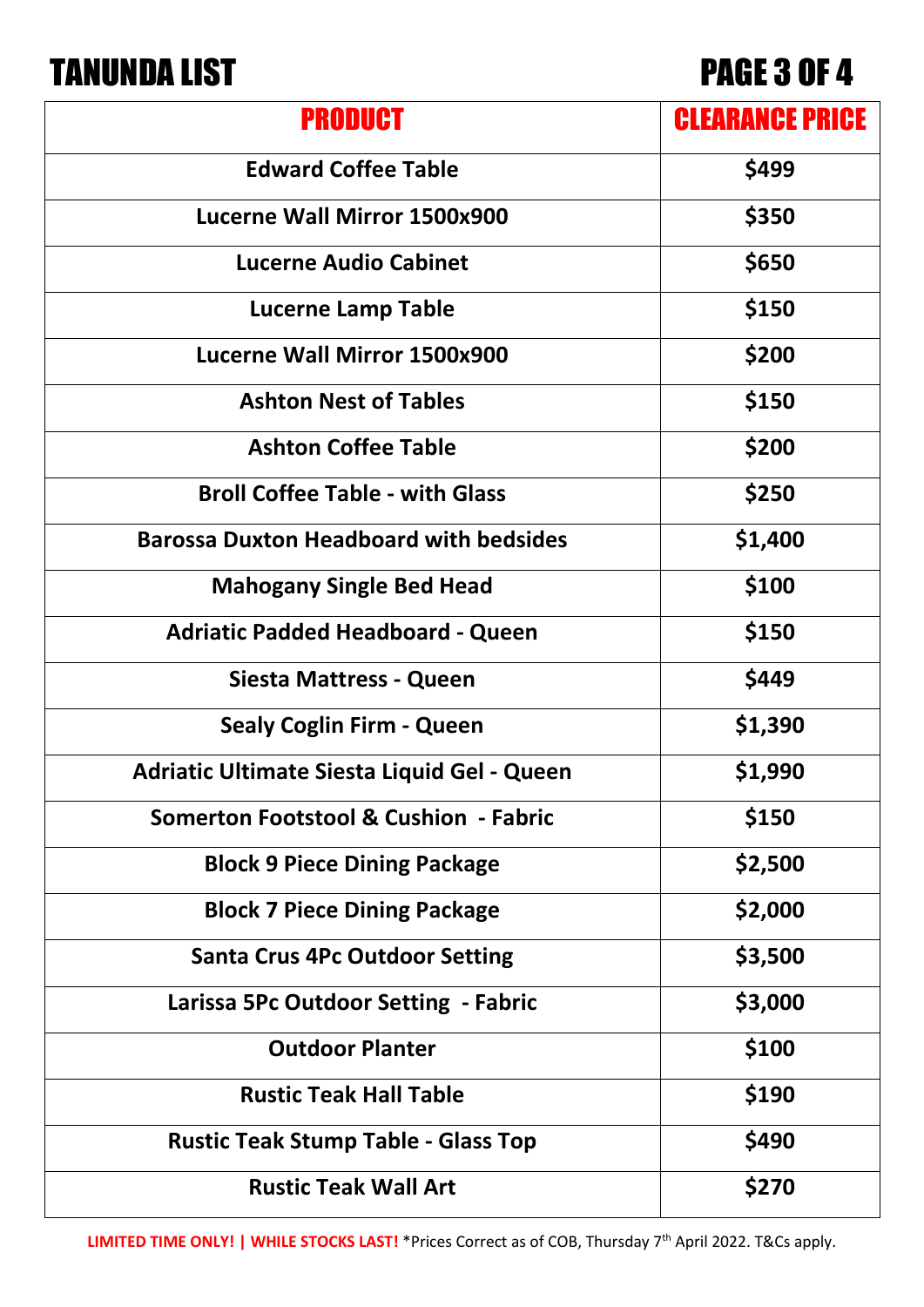### TANUNDA LIST PAGE 4 OF 4

| PRODUCT                                          | <b>CLEARANCE PRICE</b> |
|--------------------------------------------------|------------------------|
| <b>Outdoor Cover - 7Pc Rectangle</b>             | \$79                   |
| <b>Outdoor Cover - 9Pc Rectangle</b>             | \$79                   |
| <b>Outdoor Cover - 13Pc Oval</b>                 | \$99                   |
| <b>Outdoor Cover - Lounge</b>                    | \$95                   |
| <b>Lily Lamp Shade ONLY</b>                      | \$10                   |
| <b>Cambridge Round Ottoman - Various Colours</b> | \$99                   |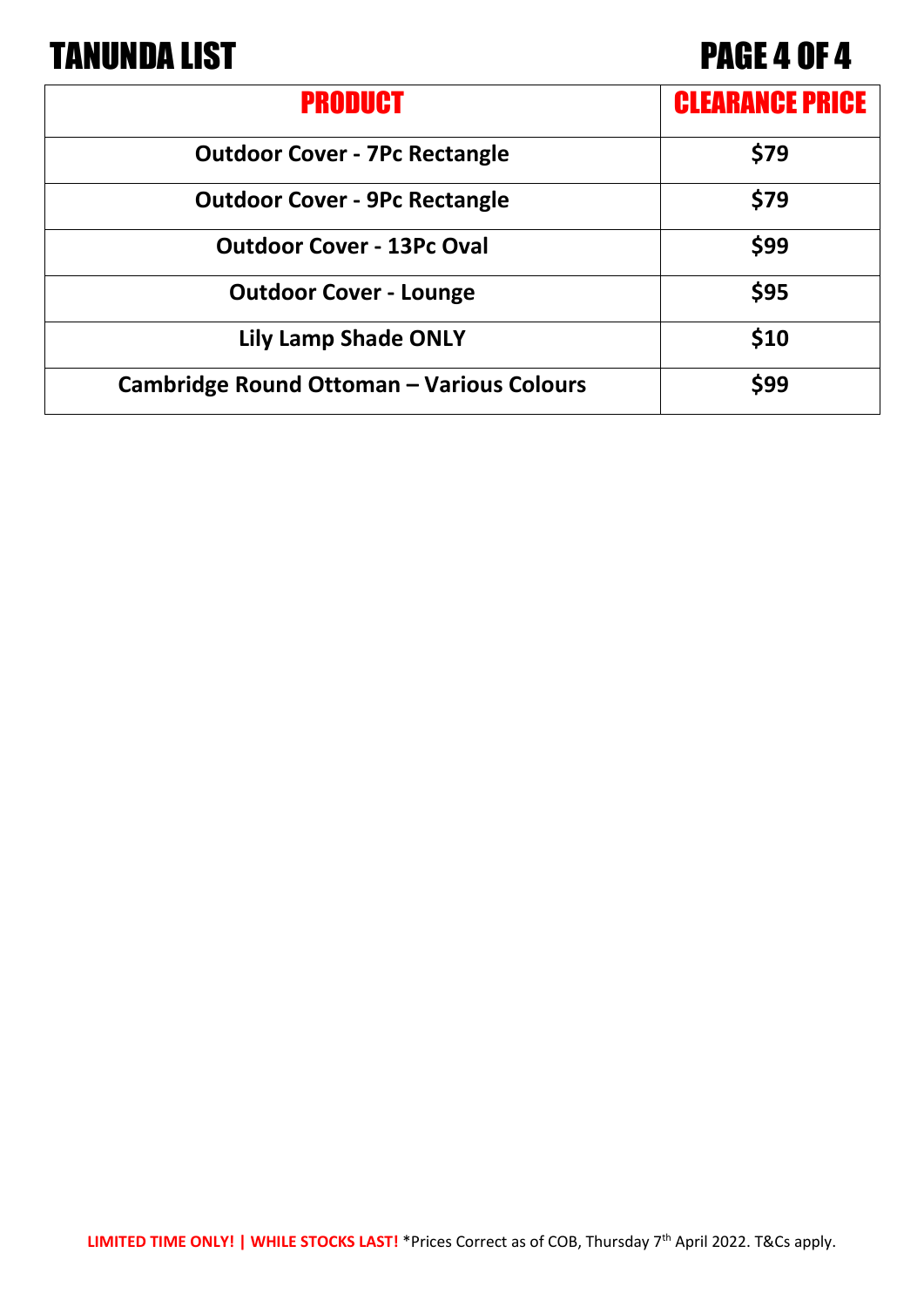

### MOUNT BARKER LIST FRAGE 1 OF 1

**LIMITED TIME ONLY!** 

| <b>PRODUCT</b>                                   | <b>CLEARANCE PRICE</b> |
|--------------------------------------------------|------------------------|
| <b>Baldwin 2S Leather</b>                        | \$2,499                |
| <b>IMG Scandi 1400 - Leather</b>                 | \$1,799                |
| Corona Recliner - Cat L Stone                    | \$1,469                |
| <b>Victorian Rocking Horse</b>                   | \$1,199                |
| <b>Nusa TV Unit 1 Door, 3 Drawer</b>             | \$450                  |
| <b>Nusa Buffet 2 Door, 6 Drawer</b>              | \$750                  |
| <b>Prestige Deep Button Bedhead</b>              | \$699                  |
| <b>Sophia Hanging Wall Mirror</b>                | \$99                   |
| <b>Boho Lowline TV Unit 3 Drawer - Green</b>     | \$1,095                |
| <b>Toorak Tallboy, 3 Drawer</b>                  | \$599                  |
| <b>Cambridge Round Ottoman - Various Colours</b> | \$99                   |
|                                                  |                        |
|                                                  |                        |
|                                                  |                        |
|                                                  |                        |
|                                                  |                        |
|                                                  |                        |